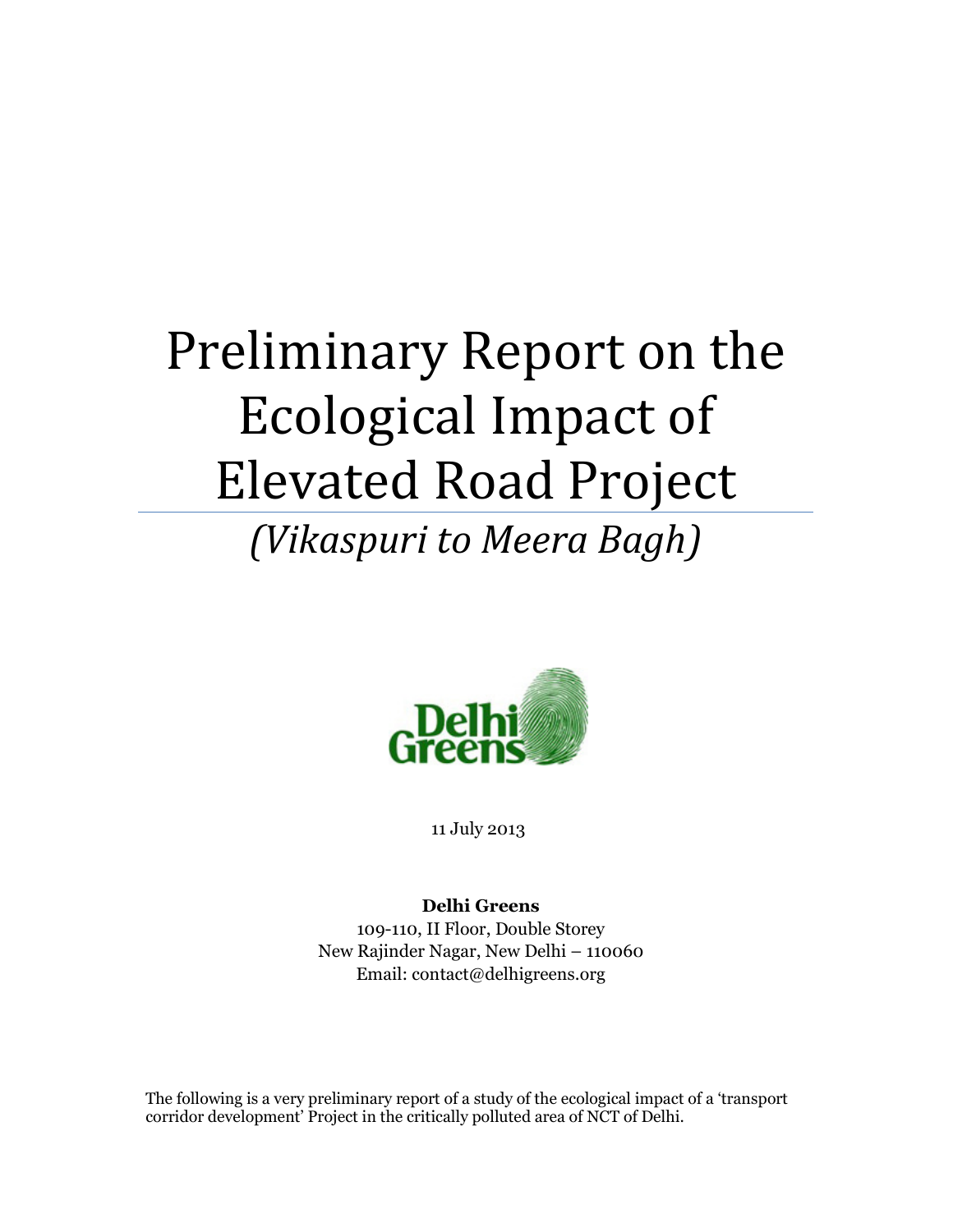**Delhi Greens initiated an ecological impact assessment of the Vikaspuri to Meera Bagh elevated corridor project on request of Mr. Aditya N. Prasad, who is one of the petitioners in a related matter before the National Green Tribunal (NGT), the hearing of which took place on 28 June, 2013.** 

Below are preliminary observations with respect to the ecological impact of the said project.

The detailed impact assessment will require a period of at least six months.

- 1. The Vikaspuri-Meera Bagh elevated project will be implemented through the construction of a 3.3 km elevated road from Vikaspuri to Meera Bagh.
- 2. The preliminary study did not find any Environmental Impact Assessment (EIA) which has been carried out for the said project "through proper channel".
- 3. It needs to be pointed that the said project is not a standalone project but part of a larger project to make the 20 km stretch between Vikaspuri and Wazirabad to be signal-free. It is therefore required that a comprehensive EIA be carried out of the entire project rather than phase-wise EIA of individual stretches of the road.
- 4. The project area is a notified "Critically Polluted Area" in India (as notified by the Central Pollution Control Board). It is therefore even more important that a detailed EIA of the entire project be carried out to assess its ecological impact on the fragile and polluted ecosystem so as to prevent further degradation of the area.
- 5. The National Capital Territory of Delhi today is in a state of sustainability crisis. This requires a detailed cost-benefit analysis of any project wherein the costs and benefits should also include environmental factors. Whilst the said project will decongest the roads, prevent idling of vehicles at red lights thereby leading to a reduction in air pollution, the said project is coming at the cost of approximately 3,000 trees. At the same time, the elevated project may also invite greater usage of this corridor leading to an increase in vehicular load and a simultaneous removal of the pollution abating trees.